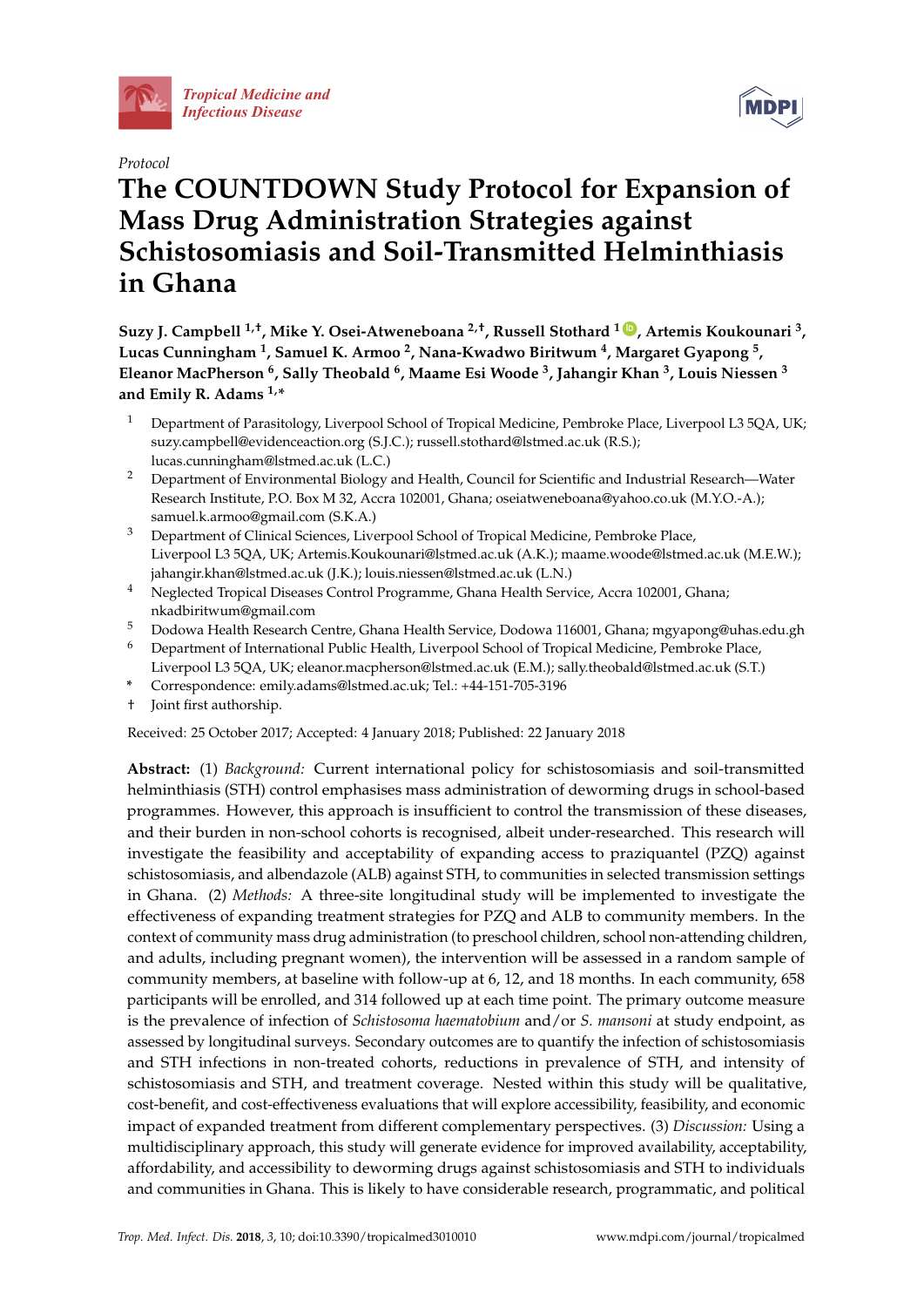value to contribute evidence for national programme policy development within Ghana, and, more broadly, World Health Organization policy development.

**Keywords:** schistosomiasis; haematobium; mansoni; soil-transmitted helminthiasis; access; chemotherapy; praziquantel; albendazole; Ghana

#### **1. Background**

Schistosomiasis (*Schistosoma mansoni* and *S. haematobium*) and soil-transmitted helminthiasis (STH; *Ascaris lumbricoides*, *Trichuris trichiura*, *Necator americanus*, *Ancylostoma duodenale*, and the less-researched *Strongyloides stercoralis*) infections constitute a major public health problem and share the majority burden of disease from the group of neglected tropical diseases (NTDs) [\[1\]](#page-12-0). Globally, schistosomiasis and STH cause an estimated disease burden exceeding eight million disability-adjusted life years [\[2\]](#page-12-1). Infections contribute heavily to intestinal damage, anaemia, impaired physical, and mental growth in children, and, for schistosomiasis, urinary and genital organ damage with important differences in males and females  $[3,4]$  $[3,4]$ . In schistosomiasis-endemic areas, symptoms of both female genital schistosomiasis (FGS) and male genital schistosomiasis (MGS) can manifest after many years of infection, commencing from preschool-aged exposure [\[5\]](#page-12-4). Unfortunately, assessment of pathological changes and symptoms in all of the cohorts is under-researched and these disorders are under-diagnosed in the developing world [\[6\]](#page-12-5). FGS leads to stigma and social isolation, with symptoms including menstrual irregularity, menorrhagia (heavy bleeding), pain during or after sexual intercourse (dyspareunia), post-coital bleeding, ectopic pregnancy, miscarriage, and sub-fertility [\[7,](#page-12-6)[8\]](#page-13-0). Schistosomiasis and STH are endemic in many countries, including Ghana, with STH being prevalent in most regions, and schistosomiasis proximal to water bodies containing *Bulinus* or *Biomphalaria* snail intermediate hosts [\[9\]](#page-13-1). People contract schistosomiasis from contact with water containing *Schistosoma* cercariae. STH life cycles involve environmental contamination with faeces containing helminth eggs; therefore, major risk factors include poor hygiene, sanitation, and access to clean water [\[10](#page-13-2)[,11\]](#page-13-3).

Mass drug administration (MDA) programs using praziquantel (PZQ) against schistosomiasis, and benzimidazole drugs (albendazole (ALB) or mebendazole (MBD), according to country) against STH, primarily focus on periodic treatment of school-aged children in school-based programmes (with some provision of STH treatments to preschool-aged children in some areas) [\[12\]](#page-13-4). Historically, this has been based on the assumptions that most attributable morbidity would be reduced by treating the school-aged cohort; that potential anthelmintic resistance is held in check by focusing on the school-aged cohort; and, that utilisation of existing school infrastructure is the most feasible and cost-effective means of delivering preventive chemotherapy programmes in resource-constrained settings [\[13](#page-13-5)[,14\]](#page-13-6). However, morbidity in non-school cohorts does occur, meaning that deworming school-aged children alone is an imperfect strategy, particularly after years of MDA programmes [\[5](#page-12-4)[,13\]](#page-13-5). With the current strategy, the burden of disease in preschool-aged and adult cohorts is therefore inadequately researched, and subsequently, under-prioritised in health programmatic planning. Inequity of access to deworming drugs by children who are not in school (for a variety of reasons, including the interplay of poverty and gender norms), and adult cohorts is a recognised problem [\[15](#page-13-7)[–20\]](#page-13-8). Data demonstrating prevalence in vulnerable groups, treatment benefits to these groups, and feasibility of expanding access, are required to effect policy change. Despite considerable progress, at present WHO 2020 targets of treating 75% of school-aged children annually for morbidity control [\[21\]](#page-13-9) are not yet being achieved [\[22\]](#page-13-10), and, consequentially, millions of individuals suffer long-term debility, which could and should be avoided. In 2015, reported deworming coverage of school-aged children was 42.2% for schistosomiasis, 63.3% for STH; and, coverage of preschool-aged children for STH was 48.2% [\[23\]](#page-13-11).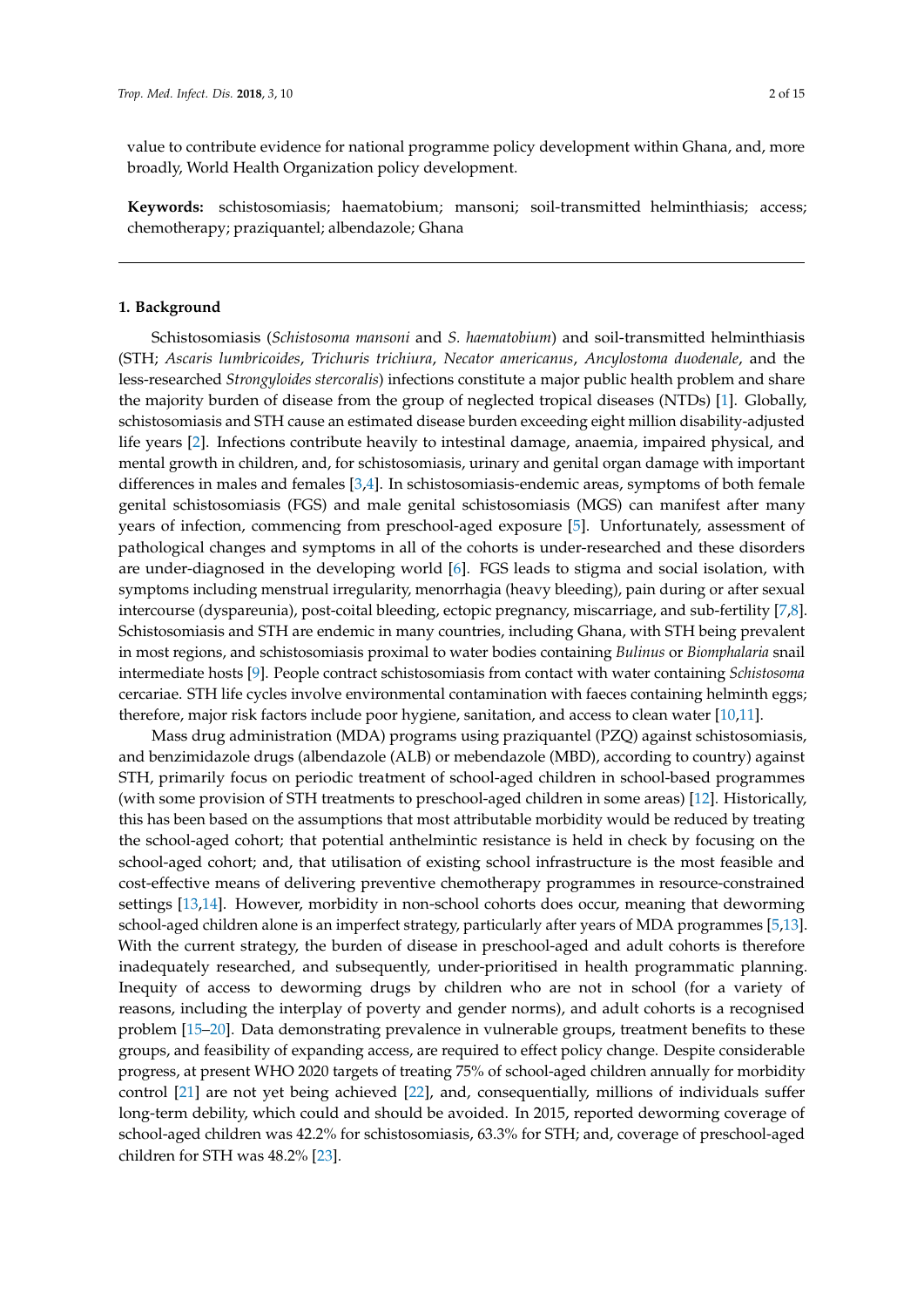Assessing the effectiveness of increasing MDA access to broader community groups is a considerable global research priority. Thus far, research has focused on mathematical modelling studies [\[24](#page-13-12)[–27\]](#page-13-13) for STH, which indicate benefits of expanded treatment strategies. Impetus to provide an epidemiological evidence base is growing. A large-scale randomised controlled trial (RCT) investigating alternative treatment strategies for STH is under way, with anticipated results by 2018 [\[28\]](#page-13-14). An additional multi-site series of cluster RCTs will commence in 2017, to determine the feasibility of interrupting STH transmission and develop an implementation plan for scale-up in Malawi, Benin, and India [\[29\]](#page-14-0). Both of the initiatives focus on treatment strategies for STH. For schistosomiasis, the Schistosomiasis Consortium for Operational Research and Evaluation (SCORE) is undertaking studies in Kenya, Mozambique, Tanzania, Cote d'Ivoire, and Nigeria to investigate gaining and sustaining control in moderate-heavy transmission settings [\[30\]](#page-14-1); whilst extremely beneficial, these studies are assessing outcomes in school-aged children and do not longitudinally follow up the same individuals. Also associated with SCORE, studies in Zanzibar [\[31,](#page-14-2)[32\]](#page-14-3) have focussed on expanded treatment strategies to understand the thresholds and combined activities that are needed for elimination. This agenda-defining work is, however, focussed in a country that has experienced three decades of dedicated schistosomiasis control activities. Therefore, multidisciplinary work in other endemic countries is needed. Widespread elimination of schistosomiasis will almost certainly need the integrated use of preventive chemotherapy, snail control, behavioural modification, water, sanitation and hygiene (WASH) improvements, and perhaps eventually a prophylactic or transmission-blocking vaccine [\[9\]](#page-13-1). A recent meeting, 'NTDs: Women and girls in focus', discussed the importance of better understanding ways to ensure MDA programmes reach and reflect the needs of all groups by gender and age [\[33\]](#page-14-4).

In Ghana, annual MDA is well-established and political motivation high, making it an excellent site in which to research concentrated treatment strategies. Implementation research will explore the feasibility and acceptability of expanding treatment to preschool-age children, out-of-school (school-aged) children, and adults, including pregnant women in selected community sites. The aim is to demonstrate that PZQ and ALB treatments are needed and can be up-scaled and delivered to these demographical groups (which, particularly for PZQ, are not presently targeted within national control programmes), achieving adequate treatment coverage, and resulting in more rapid declines in infection and disease state than annual school-based treatment. Research components include epidemiological, parasitological, social science, and health economics analyses, conducted across an international, multi-stakeholder environment. This study is anticipated to reduce prevalence and intensity of infection of schistosomiasis and STH, increase treatment coverage, and provide evidence to ensure more equitable access to vulnerable groups. In turn, this will help to strengthen the broader health system and generate evidence for improved availability, acceptability, affordability, and accessibility of these NTD interventions to individuals and communities.

#### **2. Design/Methods**

A multi-site longitudinal study will be conducted in Ghana to investigate the effectiveness of expanding treatment strategies for PZQ and ALB to community members in a peri-urban setting, where the risk of schistosomiasis and STH is considerable. The intervention will be assessed at 6, 12, and 18 months. Nested within this study will be qualitative and socio-economic evaluations that will explore the accessibility, feasibility, and economic impact of expanded treatment from different complementary perspectives.

The specific objectives are:

- 1. To conduct targeted baseline parasitological and epidemiological surveys to describe infection levels of schistosomiasis and STH, and associated WASH and morbidity indicators;
- 2. To assess expanded annual community treatment in reducing prevalence of schistosomiasis and STH;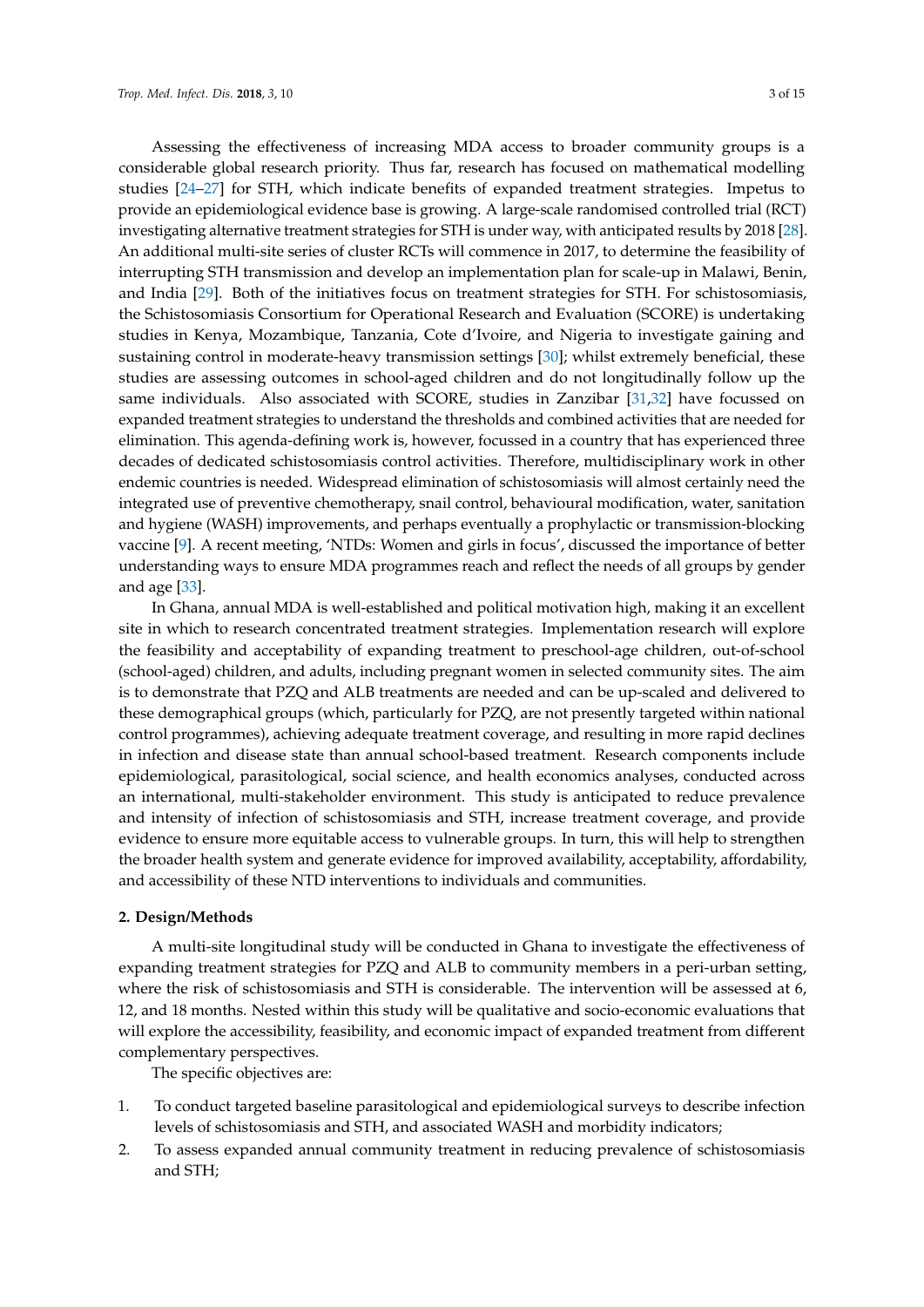- 3. To assess community understanding of the current MDA programme and its strengths and weaknesses and economic aspects of whole community treatment;
- 4. To assess the acceptability and feasibility of introducing an alternative treatment strategy to the current treatment regimen from different perspectives;
- 5. To investigate different levels of access and factors influencing scale-up of PZQ and ALB treatment in areas with limited treatment coverage.

#### **3. Study Area and Site Selection**  $\mathcal{L}_{\mathcal{D}}$  spatially focal nature of schistosomiasis, regions have been purposed purposed been purposed between purpositions  $\mathcal{L}_{\mathcal{D}}$

Due to the highly spatially focal nature of schistosomiasis, regions have been purposively selected according to known endemicity (based on National NTD Control Programme data). Communities within these regions have been selected based on prevalence of at least 10% of schistosomiasis infection (being *S. mansoni* or *S. haematobium*, or both), and proximity to water bodies containing intermediate snail hosts that has previously been ascertained (JRS unpublished). Typically, STH are co-endemic with schistosomiasis in these regions, but are not the basis for site selection, which is the focused on a peri-urban setting surrounding a manmade reservoir. In Ghana, most health care is provided by the government and is largely administered by the Ministry of Health and Ghana Health Service (GHS). There are five levels of health care provision: health posts, health centres and clinics, district hospitals, regional hospitals, and tertiary hospitals. Administratively, GHS is organized at national, regional, and district levels  $[33]$ . There are 110 health districts. For Ghana, three communities were selected in Ga South District (Greater Accra Region) (Fig[ure](#page-3-0) 1). Due to the highly focal nature of disease, we will use routine data collected by GHS and CSIR to serve as controls.

<span id="page-3-0"></span>

**Figure 1.** Map of Ghana showing location of study regions; images adapted from Google maps. **Figure 1.** Map of Ghana showing location of study regions; images adapted from Google maps.

# **4. Study Design 4. Study Design**

This longitudinal study will comprise baseline and follow-up surveying of the same This longitudinal study will comprise baseline and follow-up surveying of the same individuals. Baseline surveying will involve screening urine and stool samples from a random selection of participants to assess infection prevalence and intensity, and conducting questionnaires to determine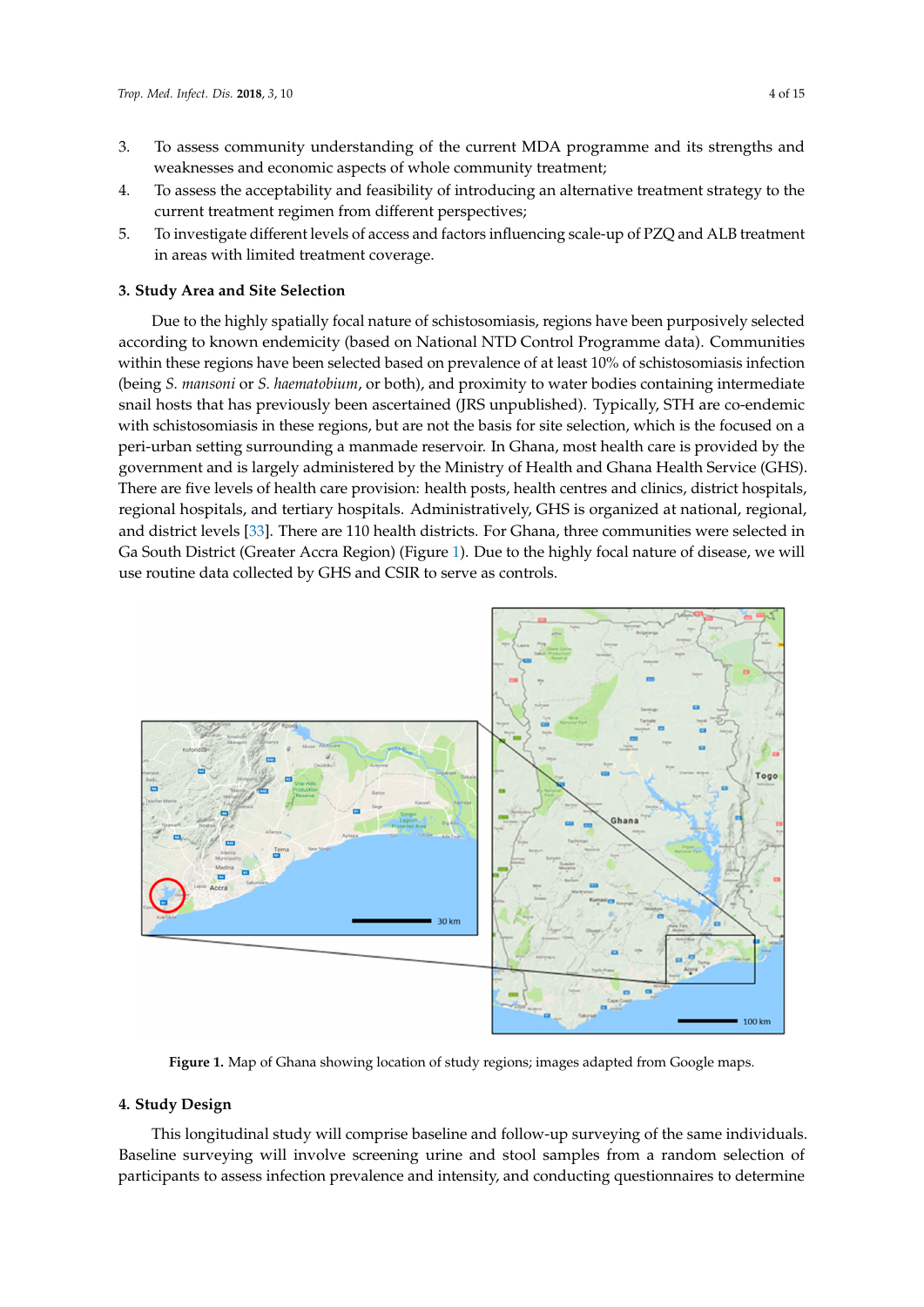associations with WASH and morbidity from both schistosomiasis and STH. Qualitative focus group discussions and in-depth interviews will be held with community members and key informants to assess the understanding of the current MDA strategy, its strengths, and weaknesses, and to identify the feasibility and acceptability of expanding treatment in communities. Comparisons will be made:  $(i)$  after 6, 12, and 18 months; and,  $(ii)$  to the provision of annual MDA in the regular National School-Based Deworming Programme in schools in the same health districts, at the same time points as a means of comparison to the existing school-based deworming programme in similar prevalence settings. Drug treatment coverage for each survey will also be measured.

This study will involve expanding access to PZQ+ALB treatment for the broader population, This study will involve expanding access to PZQ+ALB treatment for the broader population, including preschool-aged children, out-of-school school-aged children, and adults, including pregnant including preschool-aged children, out-of-school school-aged children, and adults, including women. An annual community-based PZQ+ALB treatment will be provided by community health nurses and trained field staff, with cross-checking of enrolled school-aged children so as not to double-up treatments that have been provided in school-based MDA. Treatment will be provided at baseline and 12 months, and the associated reductions in prevalence and intensity of schistosomiasis and STH will be [a](#page-4-0)ssessed (Figure 2). Parasitological examinations and questionnaires will be conducted on a random sample of participants to determine associations with morbidity from both schistosomiasis and STH, and investigate the feasibility of scale-up. An experienced and trained social science team will conduct qualitative interviews with teachers that are involved in administering annual MDA, and focus group discussions with purposively selected groups of participants by gender, age, and socio-economic status, as well as parents and caregivers.

<span id="page-4-0"></span>

**Figure 2.** Diagram showing the study design of the expanded treatment intervention survey. **Figure 2.** Diagram showing the study design of the expanded treatment intervention survey.

For comparison purposes, three school-based sites in the same health districts as the study sites will be selected. In these schools, a random sample of school-aged children who currently receive annual MDA will be selected to participate in parasitological examinations and questionnaires, enable comparison to the national school-based deworming programme. These data and treatment to enable comparison to the national school-based deworming programme. These data and treatment coverage data, available from the national NTD Control Programme, will be analysed for schools in the same health districts that are not included in the surveys. Due to ethical concerns about conducting parasitological testing for schistosomiasis in communities without the provision of conducting parasitological testing for schistosomiasis in communities without the provision of $\frac{1}{\sqrt{1}}$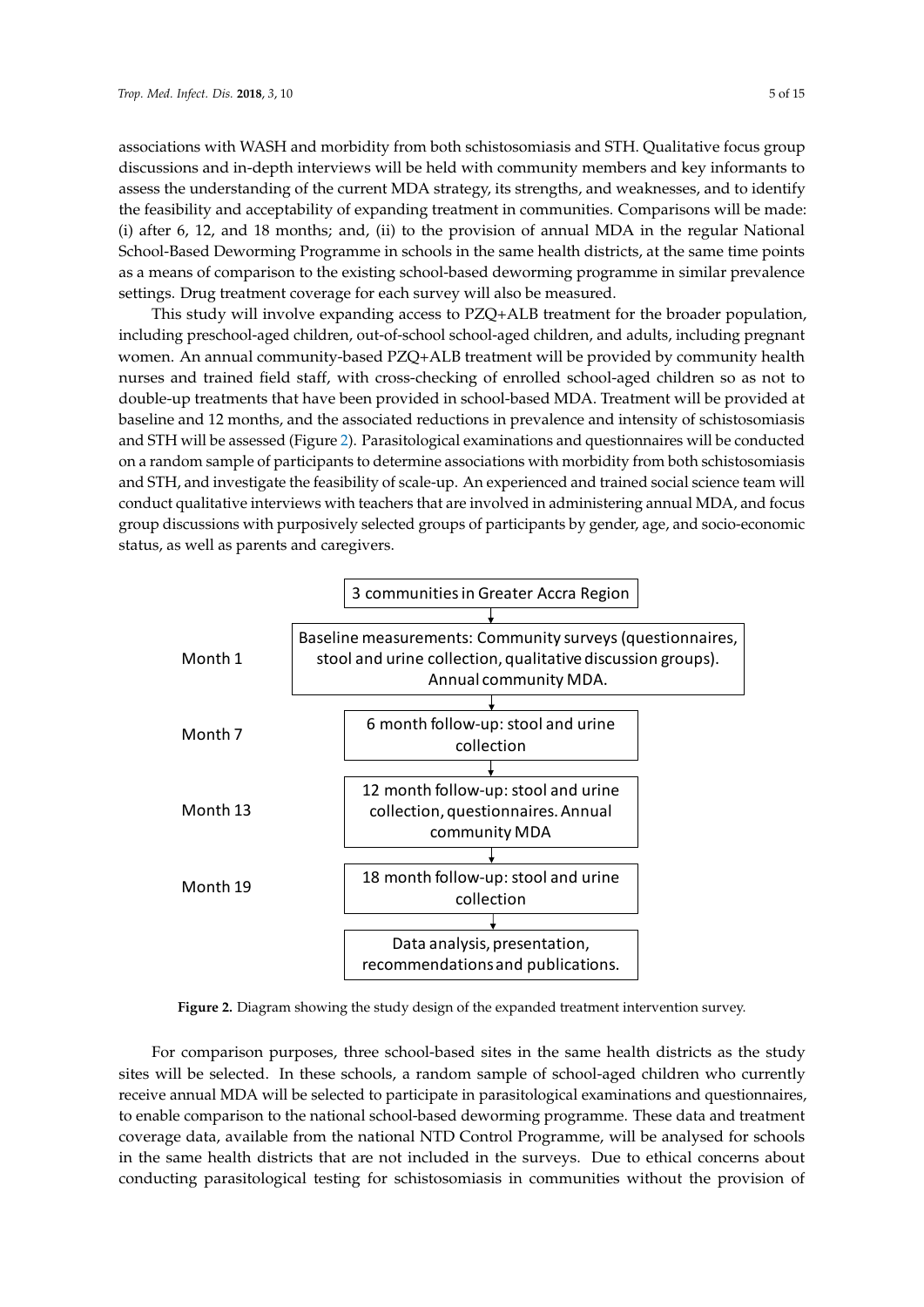treatment, and where there is no existing opportunity for treatment referral, community sites will not be used for comparison purposes in these studies. This is supported by school sites being the existing MDA unit.

## **5. Intervention**

All community members with valid consent will be offered PZQ+ALB, delivered by community health nurses/trained field staff. This will involve community sensitisation within the selected villages, and then enrolment of participants with exclusion of school-enrolled children who received MDA, children less than one year of age, and (for ALB) women in their first trimester of pregnancy in accordance with current WHO recommendations. Participants in the community-based survey will be invited to join a whole community treatment MDA day, where they will receive a baseline and a 12-month treatment of 600 mg PZQ at 40 mg/kg body weight and a single dose of 400 mg ALB. The research team will conduct the parasitological examinations and questionnaires, and the whole community MDA will take place after all of the samples have been collected as arranged with the community leaders.

#### **6. Individual Random Selection for Parasitological Examinations and Questionnaires**

The study is an augmentation to the current standard of care (annual school-based MDA). With a longitudinal study design, random selection is only required at the individual level for parasitological and epidemiological investigations; all of the individuals in the community will be offered treatment. In each community, following sensitisation, households will be enumerated, with approximate number of residents recorded. Based on the number of households and indicative number of residents in each community, households will then be randomly selected according to a process of selecting every other (odd number houses) household to achieve the sample size. Where a household, or an individual within a household refuses, or is absent during the study, the household will be replaced by the next enumerated household. All the residents within the selected households will be requested to provide urine and stool specimens, and to complete questionnaires. At this stage, individual consent will be elicited, with age, sex, and school-attending status recorded and a unique participant identification number allocated. Selection will proceed until the minimum sample size is achieved. All community members will be invited to receive treatment, with additional consent elicitation by field staff. Treatments will be directly observed, and treatment coverage data will be recorded for all individuals.

For comparison to annual school-based MDA, a junior school (comprising children aged 6–14 years in classes 1 to junior high 3) will be selected at the time the national NTD Control Programme visit occurs. Prior to the deworming, school directors and class teachers will be asked to prepare class lists with the name, age, and sex of the children. Class lists will be imported into Microsoft Excel and each individual will be assigned a computer-generated random number. Individuals will then be selected by study investigators in ascending number order. Individuals who are not present on the day will be replaced by the next individual on the list, until the minimum sample size for parasitological testing is achieved.

## **7. Sample Collections and Questionnaires**

Since urogenital and intestinal schistosomiasis, and STH are co-endemic in most endemic communities, selected study participants will be requested to provide both faecal and urine samples. Participants will be given collection pots for urine and stool samples first thing in the morning and asked to return the pots the same day; all the diagnostics will be performed on the same day in order to maintain sample quality. Stool samples will be further stored on ice packs and subsequently in the freezer for any molecular analyses for quality control. Questionnaires will be conducted with these participants at baseline and follow-up by trained field staff; the questionnaires take approximately 30 min to complete, and there are 45 questions in the household questionnaire and 63 questions in the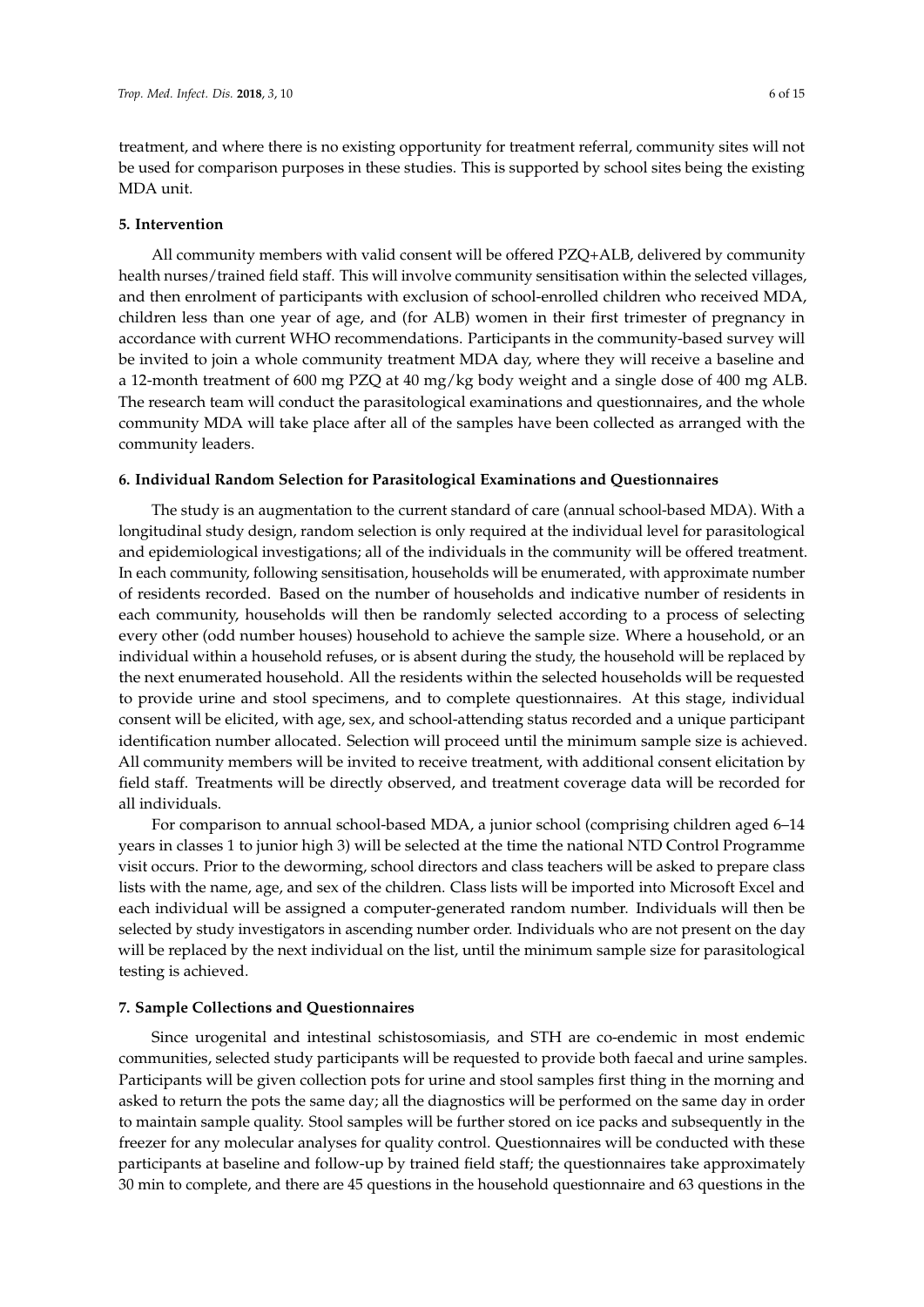individual questionnaire. Socio-economic and WASH information, previous treatment received, and general morbidity information will be collected through self-reported questionnaire responses within these questionnaires. These data will be used to assess risk factors that are associated with prevalence and/or intensity of schistosomiasis and STH infection, and separately, associations between intensity of infection and morbidity indicators.

# **8. Parasitological Diagnoses**

Faecal samples will be examined using the Kato-Katz kit from Sterlitech and compound microscopes (Olympus model CH and Boshida BD-SW30) at ×400 magnification. This will allow for the detection of *S. mansoni* and STH eggs and for the intensity of infection to be calculated as eggs per gram (epg). Urine samples will be visually examined for blood presence (macrohaematuria), tested with Urit 10 V reagent strips for microhaematuria, and filtered to examine the presence and intensity of *S. haematobium* infection. The filtration will involve passing 20 mL of urine through a 25 µm pore Plastok nylon filter housed in a Swinnex filter holder from Fisher Scientific. POC-CCA assays (ICT International) may be used for the detection of *S. mansoni* antigens, and will be conducted according to the manufacturer's instructions. Samples may additionally undergo qPCR testing at CSIR-WRI or LSTM, using multiplex Taqman DNA assays with species-specific probes (and viral-DNA control) [\[34\]](#page-14-5). Quality control checks will be carried out where 10% of the slides will be re-examined by a lead technician to ensure to confirm their positive or negative status. Any discrepancy between the two slide reads will require a re-examination of all the slides up to that point.

## **9. Qualitative Research**

Qualitative data will be collected through semi-structured interviews (with those who distribute drugs, including, as appropriate, health workers in the community and school teachers within the schools), and focus group discussions with a purposively sampled range of community members receiving the additional drugs. Semi-structured interviews are conducted with individuals and are structured around key areas of enquiry [\[35\]](#page-14-6), whereas focus group discussions are held with groups of people with similar characteristics [\[36\]](#page-14-7). Community members will include a sample of men, women (including pregnant women) and children who have received the treatment. All qualitative data will be collected by trained and experienced social scientists. The quality of this qualitative data will be assured through training, debriefing, developing rapport with participants, and ensuring the use of open-ended and probing questions [\[35,](#page-14-6)[37\]](#page-14-8).

Additionally, because deworming treatments are not currently provided to the expanded community groups, qualitative mapping will be conducted to investigate the community structures through which expanded treatments could be provided in the future. Such sites could, for example, include health centres, aid posts, or outreach clinics, and treatments could potentially be included in existing health packages such as antenatal care, child immunisations, vitamin A distributions, maternal health checks, or health education services [\[13\]](#page-13-5). Qualitative exploration of community structure to support expanded treatments within the different communities and collaborative design of potential health system interventions, will be conducted following baseline surveying.

# **10. Socio-Economic Evaluation**

Economic inquiries will evaluate the potential economic feasibility of the alternative treatment strategies and potential household impact. Inquiries will focus on COUNTDOWN and household expenditures. The societal perspective will be used to identify and measure resource use for both of the intervention components. An economic evaluation study methodology will be used that includes the identification, measurement, valuation of resource use, and calculation of costs (direct cost, indirect costs, and productivity loss). Cost-effectiveness analysis, cost-benefit analysis, and household impact will be used in the economic evaluation of the studies.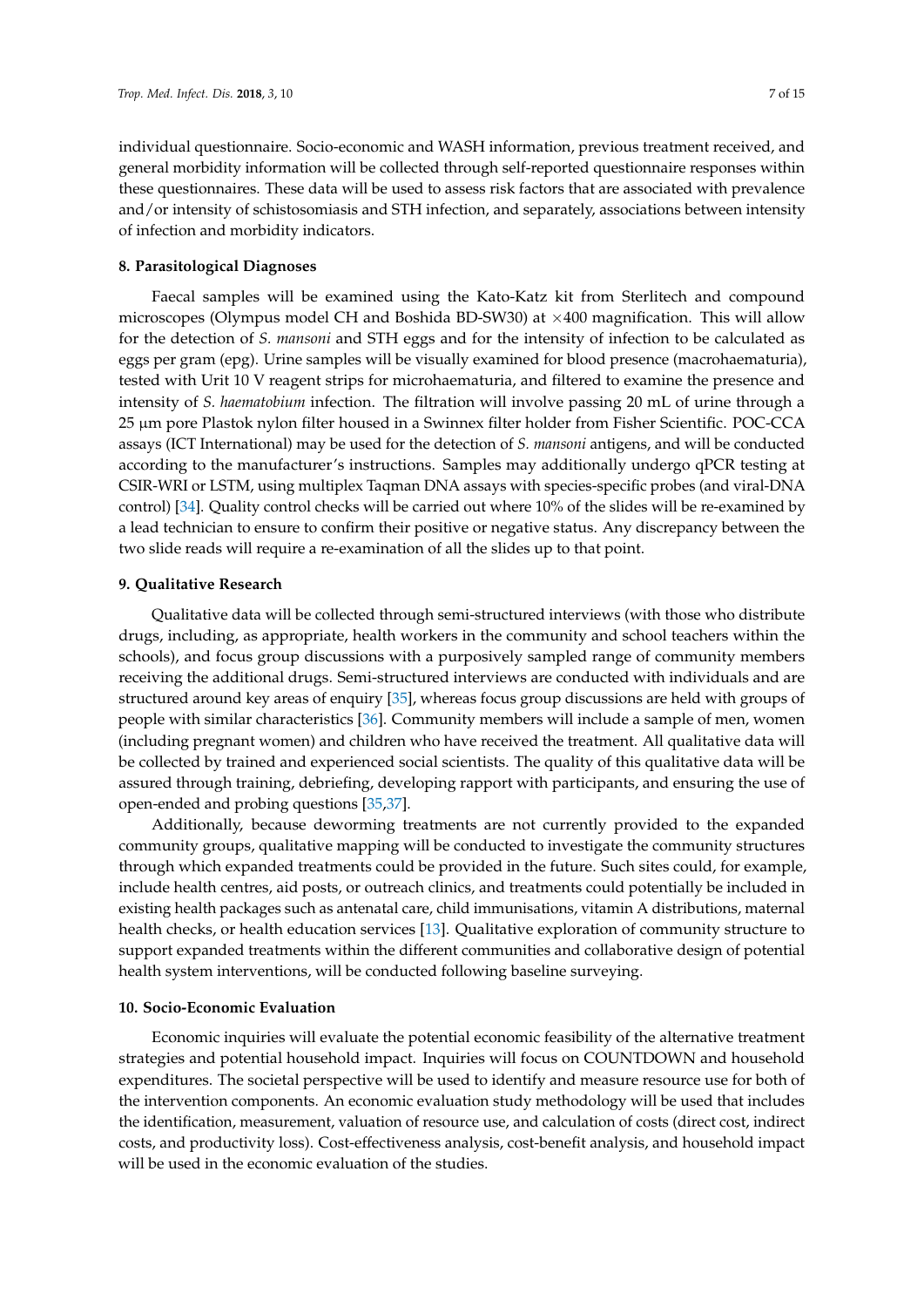## **11. Eligibility Criteria and Justification**

Community members must reside within the identified villages, to reduce the contamination of people joining in the study units whom have not received the intervention. Individuals who do not have a signed consent form, are acutely unwell, school-enrolled children, and people who indicate that they have had deworming treatment within previous 12 months, will be excluded from parasitological analyses. Children aged less than one year will be excluded. For ALB only, women in their first trimester of pregnancy will be excluded, as it is not recommended to be taken. Its safety during second and third trimesters of pregnancy has been agreed [\[38\]](#page-14-9).

PZQ and ALB treatments will be provided in accordance with WHO guidelines [\[12](#page-13-4)[,39\]](#page-14-10), following discussion and consent; the team will ensure no one is coerced into taking part. For ALB, standard screening questions, including an estimate of gestation period, are included on the participant register. Where there may be doubt about pregnancy, ALB will not be administered. Preschool-aged children will not be treated without a parent/guardian being present. School-enrolled children will receive annual MDA at school, and therefore do not need to be included for treatment or parasitological analysis.

#### **12. Sensitisation and Recruitment**

Key programme and academic personnel have been involved in the study and its design since inception. These staff will coordinate the selection of sites and subsequently contact key local persons, including district health and education personnel, school and community leaders. A team leader will be assigned to each field team. Following site selection, team leaders will have primary responsibility for correct sensitization of communities, in accordance with established protocols and etiquettes (for example, contact via chiefs prior to community consultation). Recruitment of participants will be via community consultation, with enrolment of all consenting randomly selected households. Recruitment of school children for parasitological comparison will be via teachers, with take-home consent forms and accompanying information sheets being issued for parental consent. Children randomly selected for parasitological surveillance and questionnaires will be given sample pots for stool and urine samples and asked to bring them back the following day. To recruit participants for the focus group discussions and semi-structured interviews, a sampling frame of all of the eligible participants will be obtained. In line with the theory and practice of qualitative research, a purposive sample will then be taken within this study aiming to ensure maximum variation in age, gender, and socio-economic status, pregnancy, and involvement or otherwise in previous school-based distribution. Qualitative data will be collected until reaching the saturation point (when the research team are confident they have received the full range of experiences and responses) [\[40\]](#page-14-11).

#### **13. Outcomes**

The primary outcome is the reduction of prevalence of infection of *S. haematobium* and/or *S. mansoni* from the MDA intervention at study endpoint. For purposes of sample size calculations, a 50% reduction in prevalence has been anticipated (i.e., from 20% to 10% after 12 months). As there are negligible existing studies reporting reductions in prevalence of schistosomiasis following community-based treatment, this number has been based on a drug efficacy study of PZQ syrup administered to preschool-aged children, where the reported cure rate against *S. mansoni* was 50.6% [\[38\]](#page-14-9).

Secondary outcomes to be measured are:

- (i) To quantify the infection of *S. haematobium*, *S. mansoni* and STH in preschool-aged children, out-of-school children, and adults, including pregnant women;
- (ii) To assess reductions in intensity of infection of *S. haematobium* and/or *S. mansoni* in study sites at the final timepoint;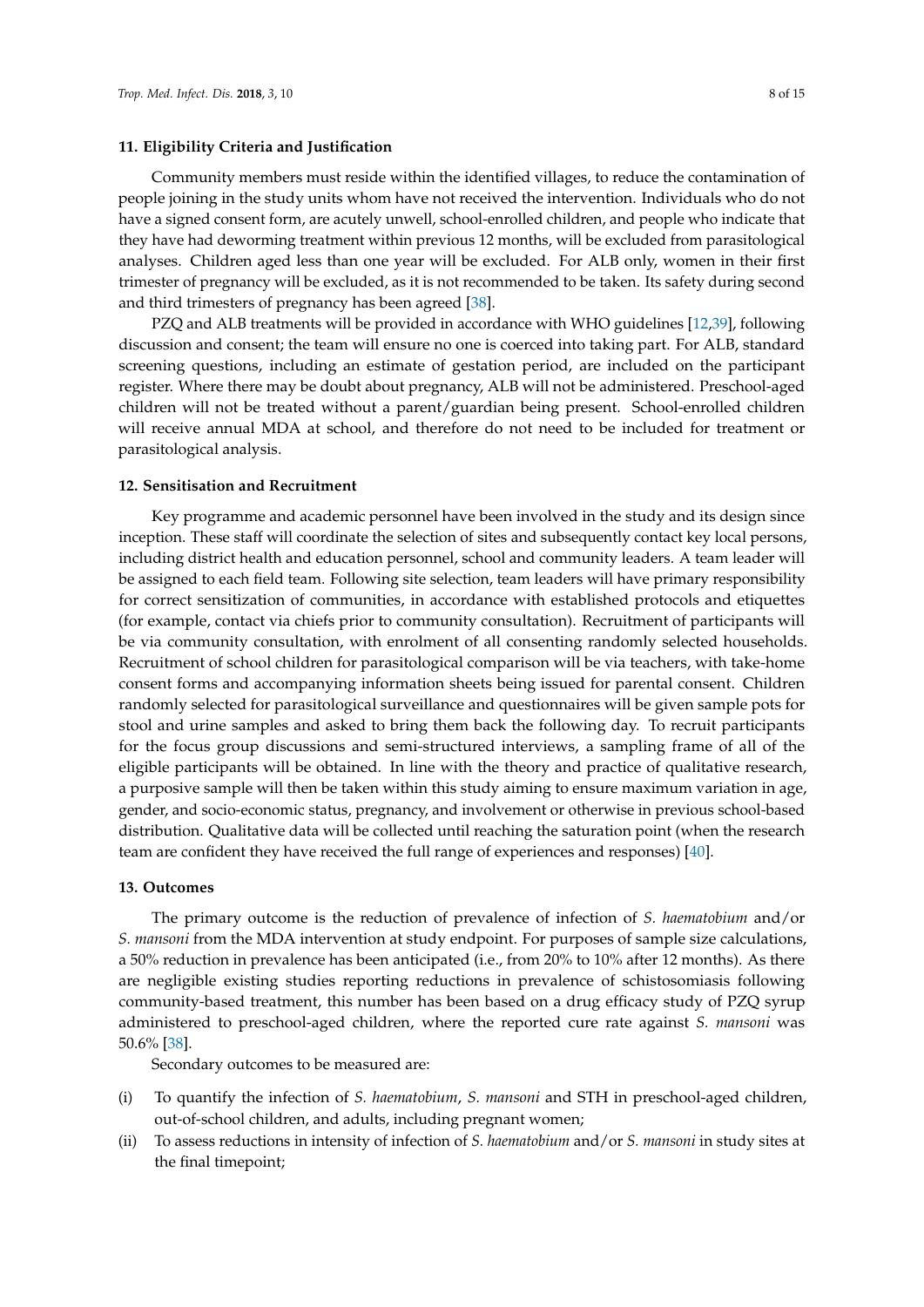- (iii) To assess reductions in prevalence and intensity of infection of STH in study sites at the final timepoint;
- (iv) To assess treatment coverage at each timepoint;
- (v) To investigate associations between the interventions and morbidity, WASH, and demographic factors from the questionnaires;
- (vi) To assess access of the interventions in the study sites by participants and critical success factors for future implementation, via qualitative assessment;
- (vii) To investigate the cost-effectiveness of the interventions and household equity impact by detailed examination of the resource use and cost changes of delivery within the study settings.

#### **14. Data Analysis**

The primary outcome for all sites will be assessed in terms of treatment coverage and reductions in infection prevalence. Secondary outcomes, primarily assessment of morbidity, and demographic factors from the questionnaires and qualitative focus interviews, will also be assessed throughout the study and at the end point. Prevalence and intensity of *S. haematobium*, *S. mansoni* and STH infection will be determined by parasitological methods, according to WHO guidelines [\[39\]](#page-14-10). In general, the demographic data will be presented as the mean, median, SD and range for continuous data, and number and proportion of subjects in each category for categorical data. For the intensity of infections we will present overall arithmetic means and subsequently arithmetic means, stratified by gender, age-ranges (pre-school children, school-children, adults), and community at each time point. We will also calculate number and proportion of subjects in each class of intensity at each time point. Finally, for the general health data (i.e., morbidity indicators), we will present number and proportion of subjects at each assessment.

More precisely, the analysis of the primary outcome will be as follows: initially descriptive analysis for overall schistosomiasis (urinary or intestinal) prevalence will be presented per time. If the prevalence is more than 5%, descriptive results will also be presented by gender, age-ranges (pre-school children, school-children, adults), and community per time. Adjusted analysis taking into account the nested structure of the data: repeated measurements within study participants within households will be performed through population average logistic regression models that typically use generalized estimating equations (GEE) [\[41\]](#page-14-12). Such models will produce an estimate of the log(odds ratio) that compares the average prevalence of infection (averaged across all clusters: individuals within households) at each time point (i.e., time will be included as a covariate) controlling at the same time for individual—(i.e., age, gender and socioeconomic status as derived from socioeconomic variables included in the questionnaires), as well as household-level covariates [\[42\]](#page-14-13). Age, gender, and socioeconomic status are also likely confounders, and thus will be tested in the models. In these models, two-way interactions of time with sex, age, and communities will be considered to explore differences in prevalence rates between different groups. Missing data will be handled through multiple imputation or weighted GEE [\[43,](#page-14-14)[44\]](#page-14-15).

For the secondary outcomes defined as reductions in prevalence of STHs, we will follow a similar approach as the one outlined above for schistosomiasis, and separately for each of the three STH parasites; we will proceed with GEE models if overall prevalence levels were estimated from the descriptive analysis to be above 5% at baseline in each of those. Subsequently, to assess reductions in the different WHO categories of intensities of schistosomiasis and STHs infections, we will employ similar reasoning for different multinomial GEE models for each of these parasites. For the baseline associations between intensities of infection and morbidity indicators, we will consider different multinomial GEE models for each of the examined parasites (i.e., schistosomiasis and STHs). For the baseline associations between prevalence of infection and WASH indicators, we will consider different logistic GEE models for each of the examined parasites (i.e., schistosomiasis and STHs). All analyses will be conducted using SAS version 9.4 for Windows (SAS Institute Inc., Cary, NC, USA). In all of the models mentioned above, the final retained explanatory variables will be based on information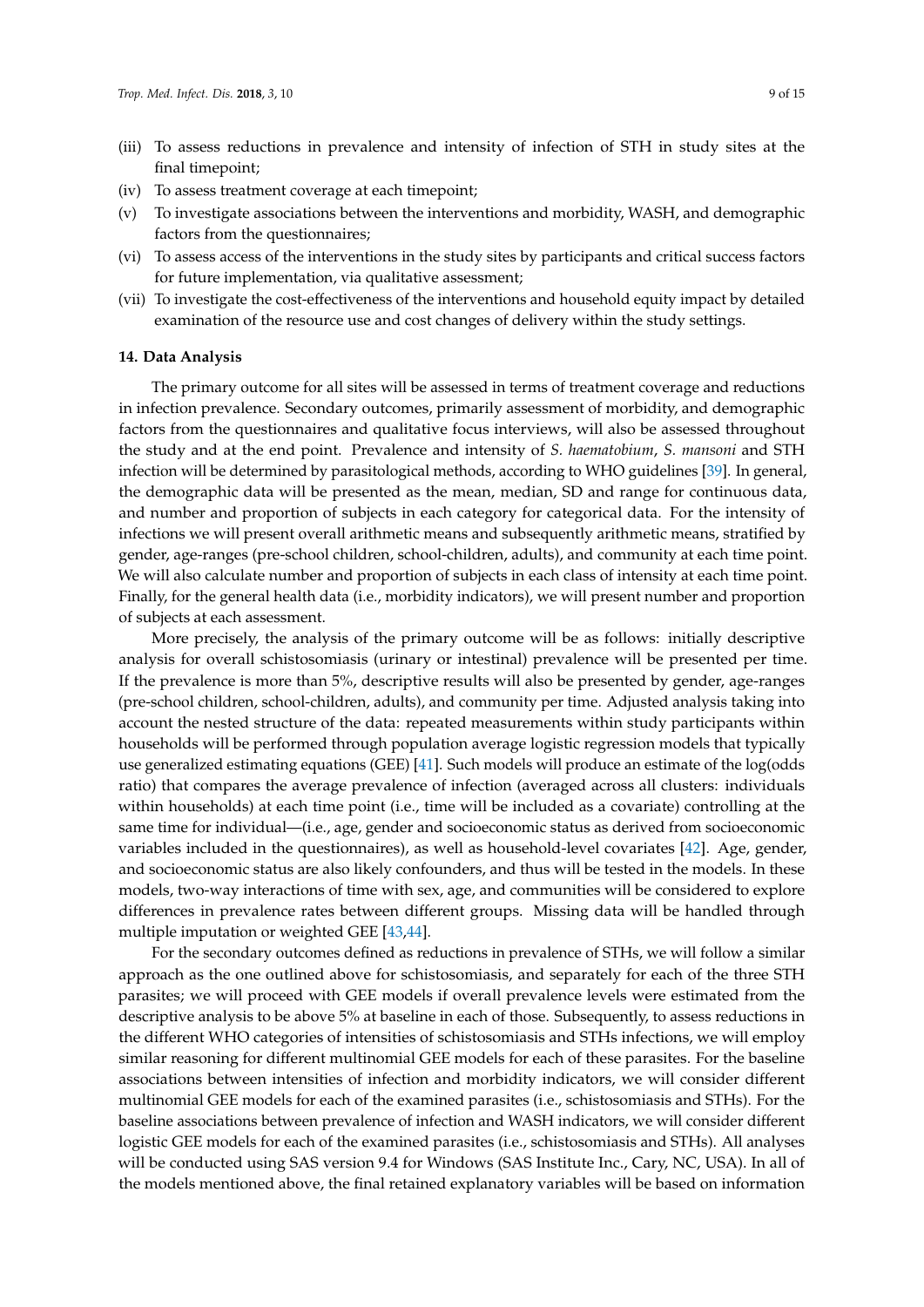criteria between different fitted models (whenever those are available) and Wald tests. Spatial analysis may be employed to create visual prevalence and/or risk maps of schistosomiasis and STH in the study areas (STATA, R, and QGIS/ArcGIS). For schistosomiasis, at the household level, scatter-plots and semi-variograms will be produced to investigate the relationships between household location and proximity of the shoreline. For qualitative analyses, semi-structured interviews and focus group discussions will be analysed using the framework approach [\[33\]](#page-14-4). This approach allows for both deductive and inductive theme identification, through two main phases consisting of five steps:

Phase 1: Data management

- Step 1: Familiarisation- the analysis team will read and re-read the verbatim transcripts to 'familiarise' themselves with the data and take note of key themes emerging.
- Step 2: Developing a thematic/coding framework through which to sort the data based on original aims and objectives, and any inductive themes identified during familiarization.
- Step 3: Indexing/coding data- the thematic/coding framework will be applied to all the data using NVIVO software, Microsoft Word or Excel.

Phase 2: Data explanation

- Step 4: Charting-data will be lifted from its original context based on its allocation to the coding/thematic framework and placed within a chart.
- Step 5: Mapping variables at household level.

An economic study of NTDs will be conducted under this umbrella protocol and will be published in a separate protocol paper (in submission). The economic study will involve two research questions. The first will focus on the health equity impact of NTDs and MDAs. The focus will be on the impact of schistosomiasis and STH on household socioeconomic variables, such as education and labour market participation. There will also be a focus on the impact of MDAs on health inequalities. The second research question will focus on the cost-effectiveness and value for money of current MDAs and the proposed health intervention. There will be a baseline and a follow-up assessment of the consequences of the interventions. The outcomes of interest include life-years gained, number of symptom days averted, and number of disabilities and deaths averted. The monetary benefits of the proposed intervention will also be estimated. There will be a focus on the impact of the interventions on labour market productivity and outcomes. Costs will be estimated using a combination of both macro- and micro-costing techniques. Direct costs of deworming drugs, logistics and transportation, storage of resources, materials required for preparation and administration of the drugs, screening and diagnosis, number of people tested per diagnostic technique, treatment, materials and equipment for field workers, payment and training of field workers will be estimated. Given that a societal perspective is being adopted, the costs to households will also be estimated. This will include labour market and educational costs. Time spent in receiving diagnosis and treatment will be estimated. Absenteeism from daily activities due to participation in the health intervention will also be estimated.

This series of analyses will enable the simultaneous identification and potential linkage of the epidemiological, parasitological, sociological, gender, and economic factors that are required to determine the effectiveness of scaling-up of MDA against these parasites. These data will be triangulated to assess all implications, contributing to an integrated, holistic approach to health systems strengthening.

## **15. Sample Size Calculation**

Sample size calculations are for the primary outcome, assuming a baseline schistosomiasis prevalence of infection of 20%. Sample size calculations are calculated separately for baseline and follow-up.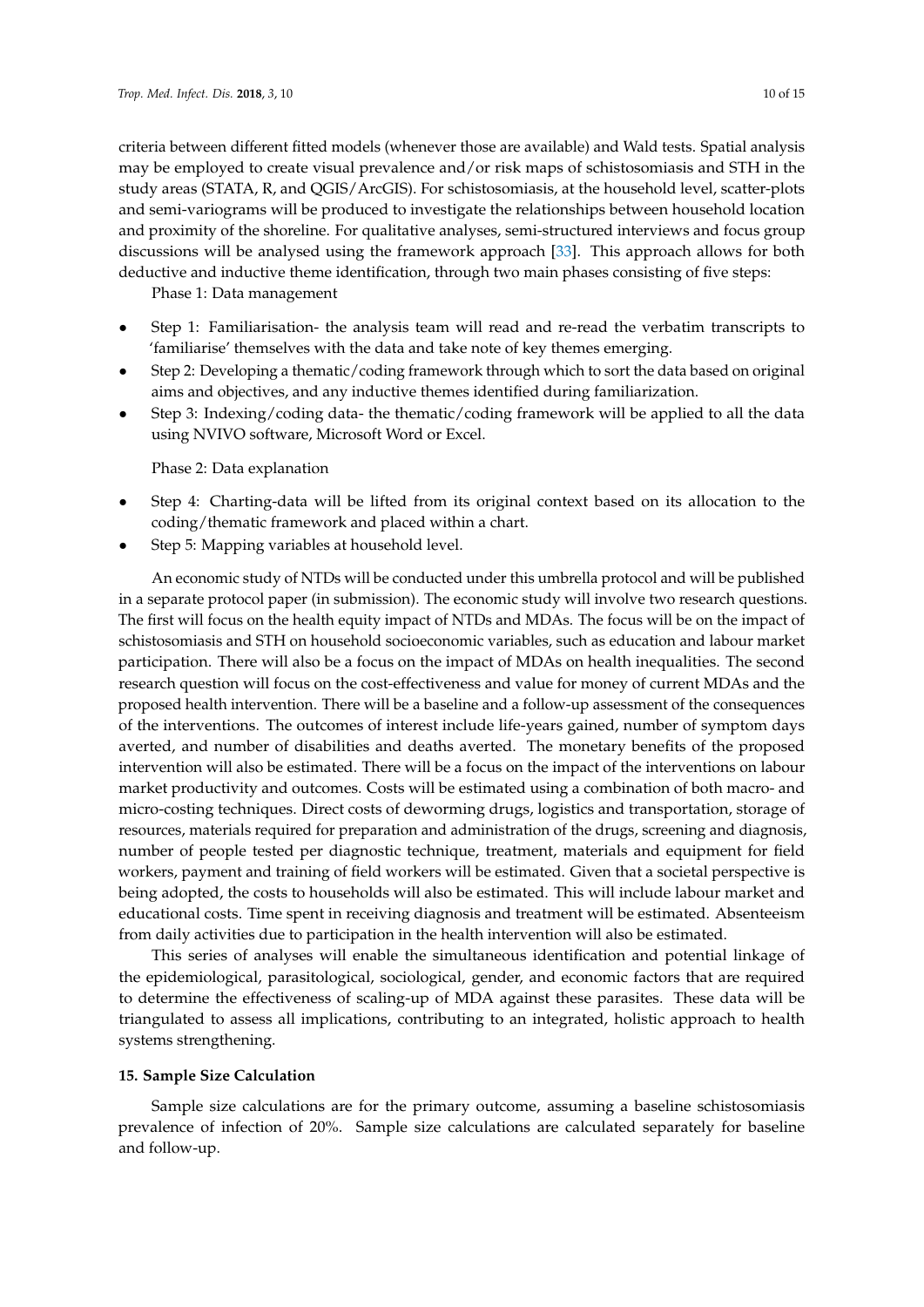Baseline sample size: This was estimated using a hypergeometric formula (due to small overall community size):

$$
n = Nz^2 \rho q / \left( E^2 (N - 1) + z^2 \rho q \right)
$$

where: *N* = population size (1500 people);  $p =$  estimated prevalence (0.2);  $q = 1 - p$ ;  $E =$  accuracy of estimation (0.03);  $z = 1.96$  (confidence level 95%).

A 40% buffer was applied to take into account differences in necessary covariates (including age and sex). The baseline sample size per site is 658 people per community of 1500 people. Assuming three communities, 1974 participants will need to be sampled for parasitology and questionnaires.

Follow-up sample size: It is assumed that there will be a post-intervention reduction in prevalence of 50% (i.e., from prevalence of 20% to 10%; see outcomes). This gives an assumed baseline population of 132 'infected', and first-round follow-up of 66 'cured'. An additional 20% buffer for age and sex (10% each), and a 10% loss to follow-up between each follow-up have been added. Using a sample size formula for matched proportions:

$$
n = \left(Z_{\frac{\alpha}{2}} + Z_{\beta}\right)^2 \times \left[p_0(1 - p_0) + p_1(1 - p_1)\right] / (p_0 - p_1)^2
$$

where: *n* = number of individuals required;  $(Z_{\alpha/2} + Z_{\beta})^2$  = test statistic of 7.85, based on standard normal distribution values assuming significance of 0.05 and power of 80%;  $p_0$  = estimated prevalence at baseline (20%);  $p_1$  = estimated prevalence at follow-up (10%).

Assuming a 60% buffer, 314 participants per site will need to be longitudinally followed up each round. Therefore, for three study sites, a total of 942 subjects would be targeted to be followed up.

#### *15.1. Informed Consent*

Community sensitisation, including the opportunity to ask questions, will occur through the appropriate channels for each community, for example, via village chiefs and after discussion with district health personnel. During community sensitisation, information will be provided about the diseases, their consequences, and treatment, the study, its risks and benefits, and how to participate. Participants will be given the opportunity to ask questions. An information sheet containing this information will be provided to all of the participants or their parent/guardian (if aged less than 18 years). The information sheet will be provided in English, and read out by local translators in the case of illiteracy since there are several languages spoken in the area. The information sheet contains contact details for research staff in case participants have subsequent questions. Information will be repeated and clarified before consent is recorded. Participants will then be enrolled in the study and asked to sign or fingerprint a consent form that will also be read out in the case of illiteracy. The consent forms separately cover consent for parasitological specimens, administration of questionnaires, and deworming treatments in case participants consent for some, but not all, procedures. Participants will not be coerced, rushed, or forced to take part at any time. Children under 18 years will have parental/guardian consent. Children whose parents/guardians have provided consent may also indicate their assent to participate. If a parent/guardian has not provided consent, children will not be able to provide their own assent. In such cases where a parent/guardian has provided consent but obvious dissent is expressed by the child, the child will not be forced to participate. All of the individuals will be free to opt out of the studies at any time, with no censure. No participant will be asked to provide parasitological or epidemiological information, or participate in quantitative and qualitative methods, without a signed consent form. No participant will be eligible to receive treatment without signed consent.

## *15.2. Quality Assurance*

For parasitological diagnoses, slides will be examined in duplicate with 10% quality control assessments by microscopy team supervisor. Questionnaires have been developed based on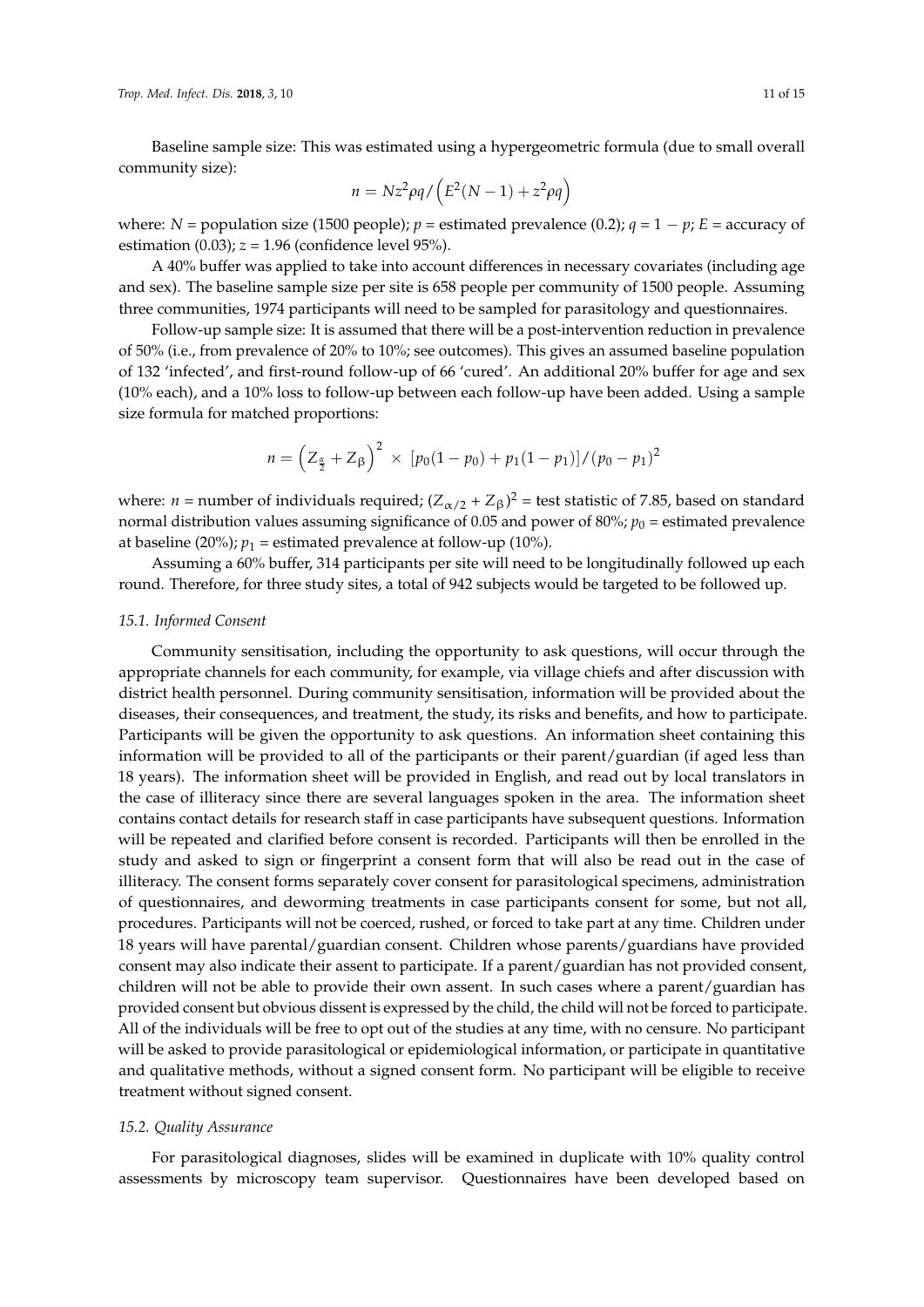standardised questions that are administered elsewhere. Field staff will receive training in questionnaire administration. Subsequent data quality checks will be periodically undertaken by an epidemiologist, with additional field training provided as required. Questionnaires will additionally be pre-tested with field staff, and piloted on the first ten participants to investigate the field-utility for the interviewer and reliability of the questions. Any adjustments will be noted and discussed with an epidemiologist before changes are made. Pilot results will only be included in analyses if questions are not amended. Data management and cleaning of participant registers and all parasitological and questionnaire data will be overseen by an epidemiologist. The microscopy team supervisor and the epidemiologist are independent to eliminate bias in reading results.

For qualitative research methods, extensive training will be provided to the research assistants in the aims and objectives of the study, as well as conducting interviews and focus group discussions. Discussion guides will be piloted with participants outside the study villages to ensure that the meaning of the questions is clear and open and probing questions are used. If permission is provided, all focus group discussions and interviews will be taped. They will then be transcribed and translated into English. A proportion of these transcriptions will be checked to ensure the quality of the translation and transcripts will be shared with the broader team for critical review. A research diary will be kept providing a full record of the process of data collection and analysis. To ensure validity of the results, deviant case analysis will be undertaken and the ongoing analysis will reflect these results. The researcher will triangulate the results from the focus groups discussions and the semi-structured interviews, looking for patterns of convergence to develop or corroborate the overall interpretation [\[34\]](#page-14-5).

A participant register will be used at each community site, and school enrolment lists at each school site; a unique person identifier will be allocated from these registers. The unique identifier will be used on parasitological samples and questionnaires to maximise participant confidentiality. All data will remain anonymised; paper-based data will be securely stored in locked cabinets in country COUNTDOWN offices, and electronic versions will be secured with encryption software. Of particular note, all PZQ and ALB distribution is in accordance with WHO guidelines and involves no increased risk to patients by being delivered in this setting. Upon study exit, all of the participants will be offered a final round of MDA.

### **16. Discussion**

The ultimate aim of this research is to document the disease burden in currently overlooked demographical groups and to demonstrate the feasibility of enhancing an existing intervention package and create conditions for better treatment coverage of schistosomiasis and STH control strategies. This implementation research will be of importance in demonstrating schistosomiasis prevalence in preschool, out-of-school children, and adults, including pregnant women in regions of Ghana, and ensuring more equitable access to future interventions. Using a broad range of complementary, multidisciplinary skillsets, the study will be of primary importance in assessing the disease reductions, feasibility, and acceptability of alternative treatment strategies on schistosomiasis and STH. This is likely to have considerable research and political value to contribute evidence for national programme policy development within the country, and, more broadly, WHO policy development. This will contribute to the evidence base for the development of post-2020 implementation priorities. The political value of including STH is also important, as results from this COUNTDOWN study will be available in a similar timeframe to other trial results, thereby augmenting the evidence base with data from additional countries and contributing to a multi-stakeholder push for expanded treatments to at-risk individuals. Removing drug access bottlenecks will facilitate a larger proportion of infected, or at-risk, individuals being able to access treatment and promote universal health coverage.

**Ethics Approval and Consent to Participate:** Ethics approval for these studies was obtained from the Council for Scientific & Industrial Research-Water Research Institute (CSIR-WRI) (reference CSIR/IRB/AL/VOL1) and the Liverpool School of Tropical Medicine Research Ethics Committee (reference 16-044). Participant-informed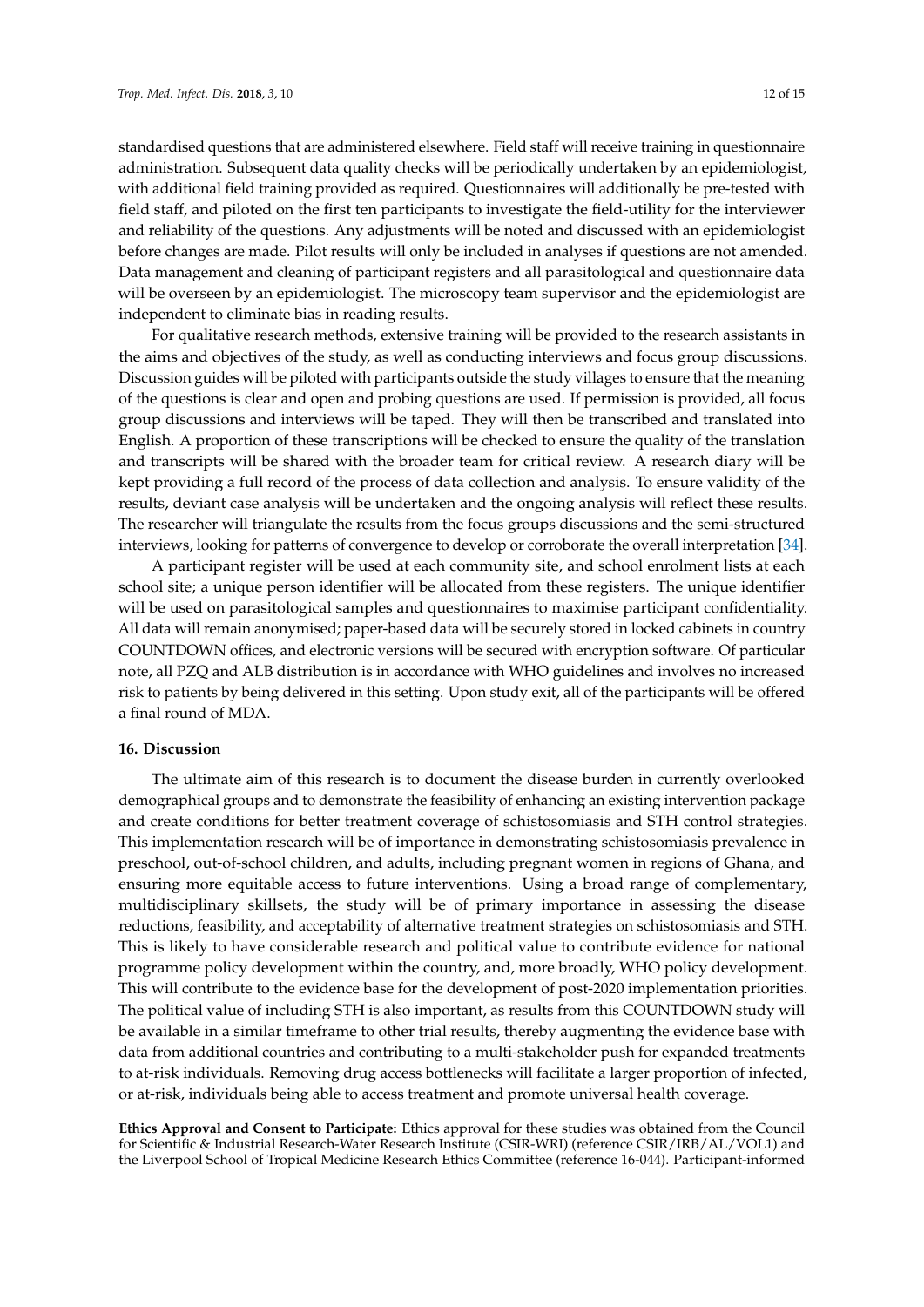consent processes involve explaining study purpose and methods, and obtaining signed consent from all adults and parents or guardians of children under 18 years of age.

**Supplementary Materials:** The data from the COU**NTD**OWN studies will be made freely and publicly available at the completion of the studies and analysis of study outcomes. This is anticipated at the end of 2019, subject to approved data sharing agreements.

**Acknowledgments:** All authors participate in the four-country research programme consortium COU**NTD**OWN. We thanks Professor Duolao Wang for statistical advice. Funding: This study is funded as part of the COU**NTD**OWN research programme consortium, by the Research and Evidence Division of the Department for International Development. The funders had no role in study design, decision to publish, or preparation of the manuscript.

**Author Contributions:** S.J.C., M.Y.O.-A., R.S. and E.R.A. designed the study. M.Y.O.-A., S.J.C., L.C., N.-K.B., R.S., S.K.A. and E.R.A. lead the parasitology, implementation, and epidemiological assessments. M.G., E.M. and S.T. lead the qualitative evaluations. L.N., M.E.W. and J.K. lead the economic evaluations with A.K. leading data analysis plan. All the authors contributed to the refinement of the study protocol and approved the final manuscript.

**Conflicts of Interest:** The authors declare no conflict of interest.

# **Abbreviations**

| ALB          | Albendazole                                                                         |
|--------------|-------------------------------------------------------------------------------------|
| CSIR-WRI     |                                                                                     |
|              | Council for Scientific & Industrial Research-Water Research Institute, Accra, Ghana |
| GHS          | Ghana Health Service                                                                |
| HIV          | Human immunodeficiency virus                                                        |
| LSTM         | Liverpool School of Tropical Medicine                                               |
| MDA          | Mass drug administration                                                            |
| NTD          | Neglected tropical disease                                                          |
| POC-CCA      | Point-of-care circulating cathodic antigen tests                                    |
| PZQ          | Praziquantel                                                                        |
| qPCR         | Quantitative polymerase chain reaction                                              |
| <b>SCORE</b> | Schistosomiasis Consortium for Operational Research and Evaluation                  |
| STH          | Soil-transmitted helminth                                                           |
| WASH         | Water, sanitation and hygiene                                                       |
| WHO          | World Health Organization                                                           |
|              |                                                                                     |

# **References**

- <span id="page-12-0"></span>1. Hotez, P.J.; Alvarado, M.; Basanez, M.G.; Bolliger, I.; Bourne, R.; Boussinesq, M.; Brooker, S.J.; Brown, A.S.; Buckle, G.; Budke, C.M.; et al. The global burden of disease study 2010: Interpretation and implications for the neglected tropical diseases. *PLoS Negl. Trop. Dis.* **2014**, *8*, e2856. [\[CrossRef\]](http://dx.doi.org/10.1371/journal.pntd.0002865) [\[PubMed\]](http://www.ncbi.nlm.nih.gov/pubmed/25058013)
- <span id="page-12-1"></span>2. Murray, C.J.L.; Vos, T.; Lozano, R.; Naghavi, M.; Flaxman, A.D.; Michaud, C.; Ezzati, M.; Shibuya, K.; Salomon, J.A.; Abdalla, S.; et al. Disability-adjusted life years (dalys) for 291 diseases and injuries in 21 regions, 1990–2010: A systematic analysis for the global burden of disease study 2010. *Lancet* **2012**, *380*, 2197–2223. [\[CrossRef\]](http://dx.doi.org/10.1016/S0140-6736(12)61689-4)
- <span id="page-12-2"></span>3. King, C.; Dangerfield-Cha, M. The unacknowledged impact of chronic schistosomiasis. *Chronic Illness* **2008**, *4*, 65–79. [\[CrossRef\]](http://dx.doi.org/10.1177/1742395307084407) [\[PubMed\]](http://www.ncbi.nlm.nih.gov/pubmed/18322031)
- <span id="page-12-3"></span>4. Chan, M.S. The global burden of intestinal nematode infections—Fifty years on. *Parasitol. Today* **1997**, *13*, 438–443. [\[CrossRef\]](http://dx.doi.org/10.1016/S0169-4758(97)01144-7)
- <span id="page-12-4"></span>5. Stothard, J.R.; Sousa-Figueiredo, J.C.; Betson, M.; Bustinduy, A.; Reinhard-Rupp, J. Schistosomiasis in African infants and preschool children: Let them now be treated! *Trends Parasitol.* **2013**, *29*, 197–205. [\[CrossRef\]](http://dx.doi.org/10.1016/j.pt.2013.02.001) [\[PubMed\]](http://www.ncbi.nlm.nih.gov/pubmed/23465781)
- <span id="page-12-5"></span>6. Kjetland, E.F.; Leutscher, P.D.C.; Ndhlovu, P.D. A review of female genital schistosomiasis. *Trends Parasitol.* **2012**, *28*, 58–65. [\[CrossRef\]](http://dx.doi.org/10.1016/j.pt.2011.10.008) [\[PubMed\]](http://www.ncbi.nlm.nih.gov/pubmed/22245065)
- <span id="page-12-6"></span>7. Christinet, V.; Lazdins-Helds, J.K.; Stothard, J.R.; Reinhard-Rupp, J. Female genital schistosomiasis (FGS): From case reports to a call for concerted action against this neglected gynaecological disease. *Int. J. Parasitol.* **2016**, *46*, 395–404. [\[CrossRef\]](http://dx.doi.org/10.1016/j.ijpara.2016.02.006) [\[PubMed\]](http://www.ncbi.nlm.nih.gov/pubmed/27063073)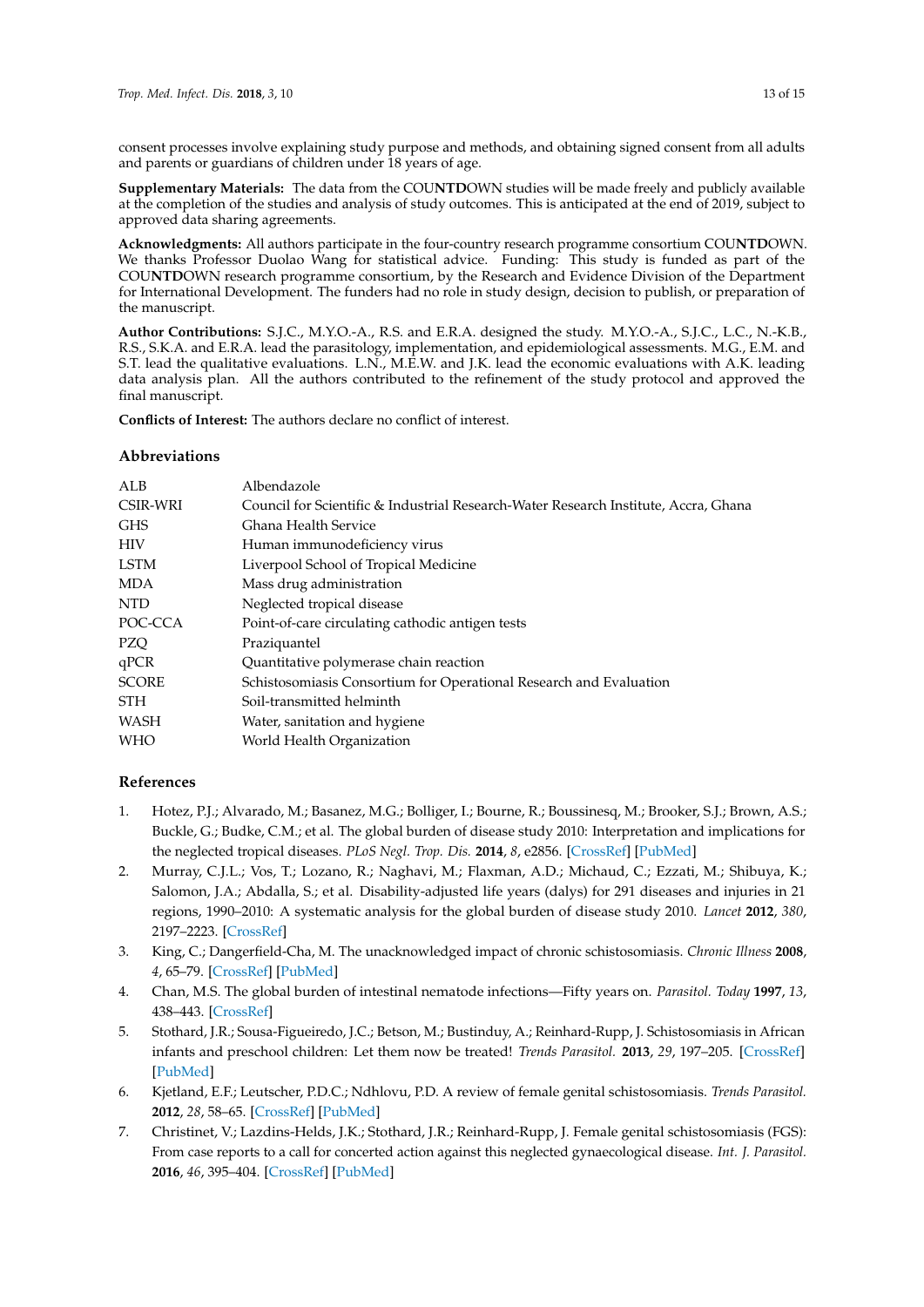- <span id="page-13-0"></span>8. Swai, B.; Poggensee, G.; Mtweve, S.; Krantz, I. Female genital schistosomiasis as an evidence of a neglected cause for reproductive ill-health: A retrospective histopathological study from Tanzania. *BMC Infect. Dis.* **2006**, *6*, 134. [\[CrossRef\]](http://dx.doi.org/10.1186/1471-2334-6-134) [\[PubMed\]](http://www.ncbi.nlm.nih.gov/pubmed/16928276)
- <span id="page-13-1"></span>9. Colley, D.G.; Bustinduy, A.L.; Secor, E.; King, C.H. Human schistosomiasis. *Lancet* **2014**, *383*, 2253–2264. [\[CrossRef\]](http://dx.doi.org/10.1016/S0140-6736(13)61949-2)
- <span id="page-13-2"></span>10. Freeman, M.C.; Ogden, S.; Jacobson, J.; Abbott, D.; Addiss, D.G.; Amnie, A.G.; Beckwith, C.; Cairncross, S.; Callejas, R.; Colford, J.M.; et al. Integration of water, sanitation, and hygiene for the prevention and control of neglected tropical diseases: A rationale for inter-sectoral collaboration. *PLoS Negl. Trop. Dis.* **2013**, *7*, e2439. [\[CrossRef\]](http://dx.doi.org/10.1371/journal.pntd.0002439) [\[PubMed\]](http://www.ncbi.nlm.nih.gov/pubmed/24086781)
- <span id="page-13-3"></span>11. Grimes, J.E.T.; Croll, D.; Harrison, W.E.; Utzinger, J.; Freeman, M.C.; Templeton, M.R. The roles of water, sanitation and hygiene in reducing schistosomiasis: A review. *Parasites Vectors* **2015**, *8*, 156. [\[CrossRef\]](http://dx.doi.org/10.1186/s13071-015-0766-9) [\[PubMed\]](http://www.ncbi.nlm.nih.gov/pubmed/25884172)
- <span id="page-13-4"></span>12. World Health Organization (WHO). *Assessing the Efficacy of Anthelminthic Drugs against Schistosomiasis and Soil-Transmitted Helminthiases*; World Health Organization: Geneva, Switzerland, 2013.
- <span id="page-13-5"></span>13. Campbell, S.J.; Nery, S.V.; McCarthy, J.S.; Gray, D.J.; Magalhaes, R.J.S.; Clements, A.C.A. A critical appraisal of control stratecies for soil-transmitted helminths. *Trends Parasitol.* **2016**, *32*, 97–107. [\[CrossRef\]](http://dx.doi.org/10.1016/j.pt.2015.10.006) [\[PubMed\]](http://www.ncbi.nlm.nih.gov/pubmed/26795294)
- <span id="page-13-6"></span>14. Jia, T.W.; Melville, S.; Utzinger, J.; King, C.H.; Zhou, X.N. Soil-transmitted helminth reinfection after drug treatment: A systematic review and meta-analysis. *PLoS Negl. Trop. Dis.* **2012**, *6*, e1621. [\[CrossRef\]](http://dx.doi.org/10.1371/journal.pntd.0001621) [\[PubMed\]](http://www.ncbi.nlm.nih.gov/pubmed/22590656)
- <span id="page-13-7"></span>15. Alam, S.A. Parental health shocks, child labor and educational outcomes: Evidence from Tanzania. *J. Health Econ.* **2015**, *44*, 161–175. [\[CrossRef\]](http://dx.doi.org/10.1016/j.jhealeco.2015.09.004) [\[PubMed\]](http://www.ncbi.nlm.nih.gov/pubmed/26499960)
- 16. Lloyd, C.B.; Hewett, P.C. *Primary Schooling in Sub-Saharan Africa: Recent Trends and Current Challenges*; Working Paper No. 176; Population Council: Washington, DC, USA, 2003.
- 17. Knodel, J.; Jones, G.W. Post-Cairo population policy: Does promoting girls' schooling miss the mark? *Popul. Dev. Rev.* **1996**, *22*, 683–702. [\[CrossRef\]](http://dx.doi.org/10.2307/2137805)
- 18. Liu, K. Insuring against health shocks: Health insurance and household choices. *J. Health Econ.* **2016**, *46*, 16–32. [\[CrossRef\]](http://dx.doi.org/10.1016/j.jhealeco.2016.01.002) [\[PubMed\]](http://www.ncbi.nlm.nih.gov/pubmed/26836108)
- 19. Lewis, M.A.; Lockheed, M.E. *Inexcusable Absence: Why 60 Million Girls Still Aren't in School and What to Do about It*; United Book Press: Washington, DC, USA, 2006.
- <span id="page-13-8"></span>20. Stromquist, N.P. What poverty does to girls' education: The intersection of class, gender and policy in Latin America. *Comp. J. Comp. Int. Educ.* **2001**, *31*, 39–56. [\[CrossRef\]](http://dx.doi.org/10.1080/03057920020030153)
- <span id="page-13-9"></span>21. World Health Organization (WHO). *Accelerating Work to Overcome the Global Impact of Neglected Tropical Diseases—A Roadmap for Implementation*; World Health Organization: Geneva, Switzerland, 2012.
- <span id="page-13-10"></span>22. World Health Organization (WHO). *Investing to Overcome the Global Impact of Neglected Tropical Diseases: Third Who Report on Neglected Tropical Diseases*; World Health Organization: Geneva, Switzerland, 2015.
- <span id="page-13-11"></span>23. World Health Organization (WHO). Schistosomiasis and soil-transmitted helminthiases: Number of people treated in 2015. *Wkly. Epidemiol. Rec.* **2016**, *91*, 585–600.
- <span id="page-13-12"></span>24. Anderson, R.; Truscott, J.; Hollingsworth, T.D. The coverage and frequency of mass drug administration required to eliminate persistent transmission of soil-transmitted helminths. *Philos. Trans. R. Soc. B Biol. Sci.* **2014**, *369*, 20130435. [\[CrossRef\]](http://dx.doi.org/10.1098/rstb.2013.0435) [\[PubMed\]](http://www.ncbi.nlm.nih.gov/pubmed/24821921)
- 25. Anderson, R.M.; Truscott, J.E.; Pullan, R.L.; Brooker, S.J.; Hollingsworth, T.D. How effective is school-based deworming for the community-wide control of soil-transmitted helminths? *PLoS Negl. Trop. Dis.* **2013**, *7*, e2027. [\[CrossRef\]](http://dx.doi.org/10.1371/journal.pntd.0002027) [\[PubMed\]](http://www.ncbi.nlm.nih.gov/pubmed/23469293)
- 26. Anderson, R.M.; Turner, H.C.; Truscott, J.E.; Hollingsworth, T.D.; Brooker, S.J. Should the goal for the treatment of soil transmitted helminth (STH) infections be changed from morbidity control in children to community-wide transmission elimination? *PLoS Negl. Trop. Dis.* **2015**, *9*, e0003897. [\[CrossRef\]](http://dx.doi.org/10.1371/journal.pntd.0003897) [\[PubMed\]](http://www.ncbi.nlm.nih.gov/pubmed/26291538)
- <span id="page-13-13"></span>27. Turner, H.C.; Truscott, J.E.; Bettis, A.A.; Shuford, K.V.; Dunn, J.C.; Hollingsworth, T.D.; Brooker, S.J.; Anderson, R.M. An economic evaluation of expanding hookworm control strategies to target the whole community. *Parasites Vectors* **2015**, *8*, 570. [\[CrossRef\]](http://dx.doi.org/10.1186/s13071-015-1187-5) [\[PubMed\]](http://www.ncbi.nlm.nih.gov/pubmed/26542226)
- <span id="page-13-14"></span>28. Brooker, S.J.; Mwandawiro, C.S.; Halliday, K.E.; Njenga, S.M.; McHaro, C.; Gichuki, P.M.; Wasunna, B.; Kihara, J.H.; Njomo, D.; Alusala, D.; et al. Interrupting transmission of soil-transmitted helminths: A study protocol for cluster randomised trials evaluating alternative treatment strategies and delivery systems in Kenya. *BMJ Open* **2015**, *5*, e008950. [\[CrossRef\]](http://dx.doi.org/10.1136/bmjopen-2015-008950) [\[PubMed\]](http://www.ncbi.nlm.nih.gov/pubmed/26482774)